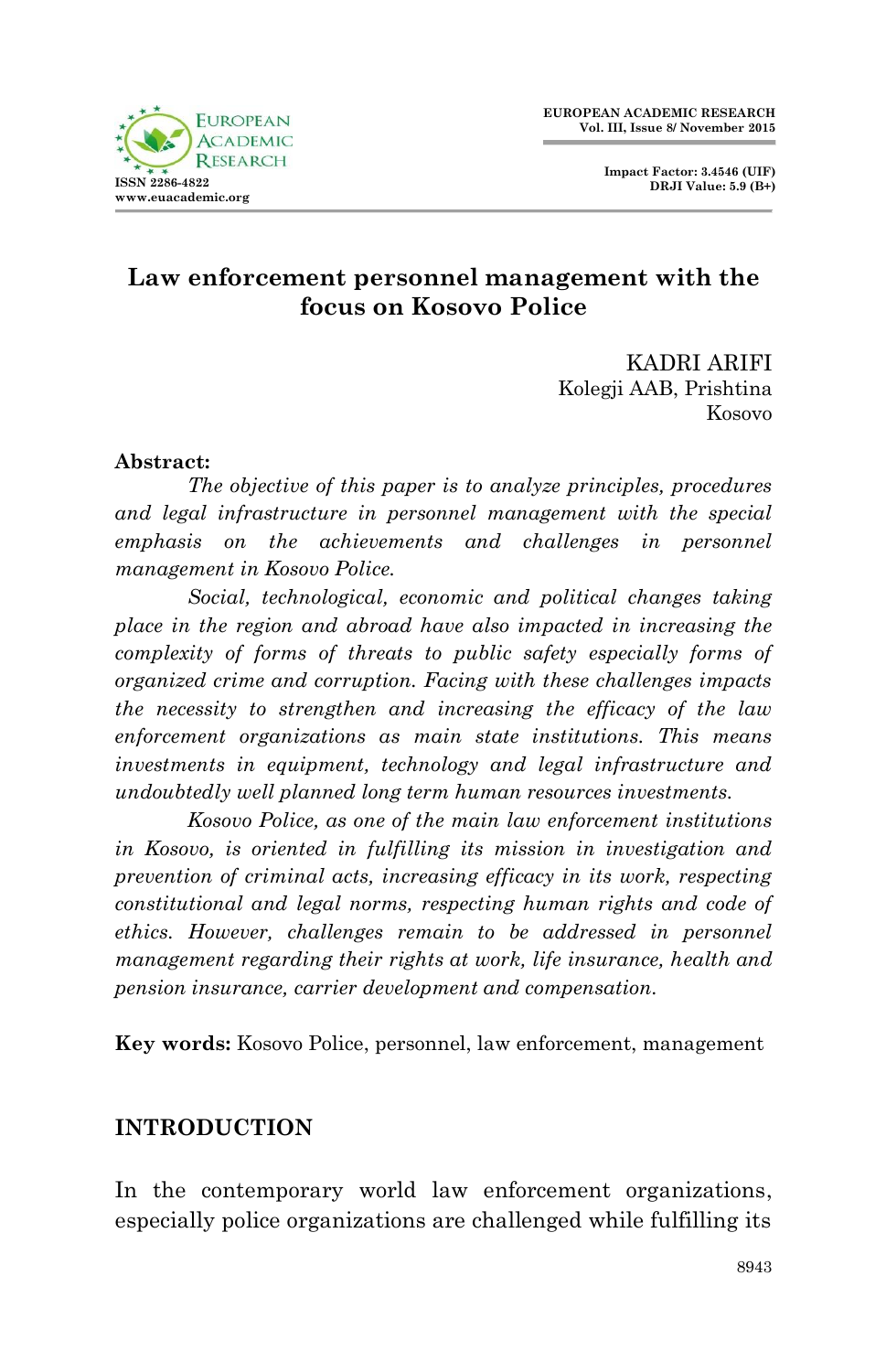mission. Complex nature of threats of law and order such as organized crime, terrorism, trafficking, corruption, critical incidents and emergent situations in the contemporary world challenges police organizations in realizing their legal obligations. "Modern groups of organized crime use complex and sophisticated methods. Therefore, the necessity for trainings and proper equipment for agencies and agents of law enforcement is greater than ever" (Özeren, Yilmaz 2014:22). Facing with these challenges impacts the necessity of strengthening human capacities in order to increase the capacities of police organizations as one of key state institutions of law enforcement since "police as an institution of state administration in the democratic system is established to serve the individual and the society."(Yzeiri, 2002:119)

After the deployment of United Nation Mission in Kosovo (UNMIK) in June 1999 based on the Resolution of the United Nation Security Council (UNSCR) 1244, Kosovo Police was established among the first law enforcement institutions. Initially named Kosovo Police Service, Kosovo Police was established on 6th September 1999 on the date when first generation of cadets began basic training at the School of Kosovo Police Service.

Kosovo Police, as a new organization in the sense of establishment and development, is one of the main law enforcement and public safety institutions in Kosovo established under the pressure of time and difficult circumstances. Bad economic, social and political situation in post war Kosovo was serious challenge for establishing a police organization based on the highest democratic values of respecting human rights and freedoms as well as rule of law. In such emergent situation where except the lack of legal and administrative infrastructure, the level of unemployment and poverty was very high, there was an urgent need for creation of a police organization that would serve to the community in a Kosovo's specific social, ethnic and cultural environment.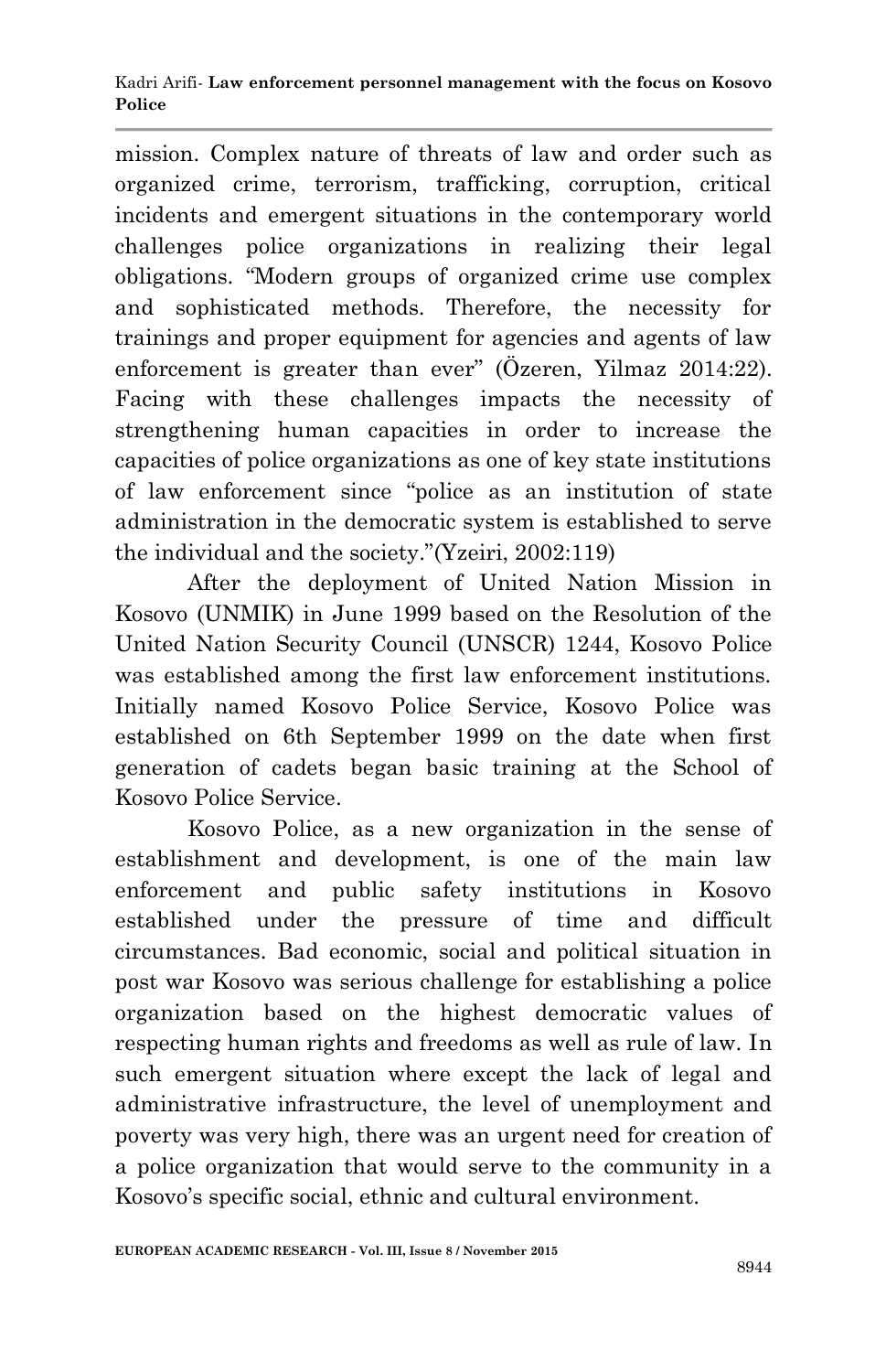With the current police Law No. 04/L-076 for Police, general duties and authorizations of police determined by the article 10 of this law are:

- protects life, property and provides security for all individuals;
- protects basic rights and freedoms of all individuals;
- prevents danger toward citizens and provides public order and security;
- prevents and detects criminal acts and perpetrators;
- investigate criminal acts and their perpetrators;
- controls and oversees traffic safety;
- manages and controls state border:
- provide assistance during natural disasters and other emergent circumstances, and
- performs other duties determined by effective law.

Fulfilling these duties foreseen by law is possible only when police personnel are well trained and equipped. Therefore police organizations should pay special attention to personnel considering them as a most valuable capital of the organization.

The complex nature of threats of order and security in contemporary world such as organized crime, terrorism, trafficking, corruption as well as emergent situations caused as a result of natural disasters challenge police organizations in realizing their legal obligations. This reflects in the necessity for analyzing and studying the human resources management as well as a scientific approach in professional planning and preparation of personnel. "Police personnel will be able to demonstrate sound judgment, open approach, maturity, impartiality, communication skills and, where required, leadership and managerial skills." (Council of Europe, 2001:9). Professional development of Kosovo Police was supported by international community since its establishment and today. Development and professionalization of Kosovo Police, training, education, implementation of contemporary policing practices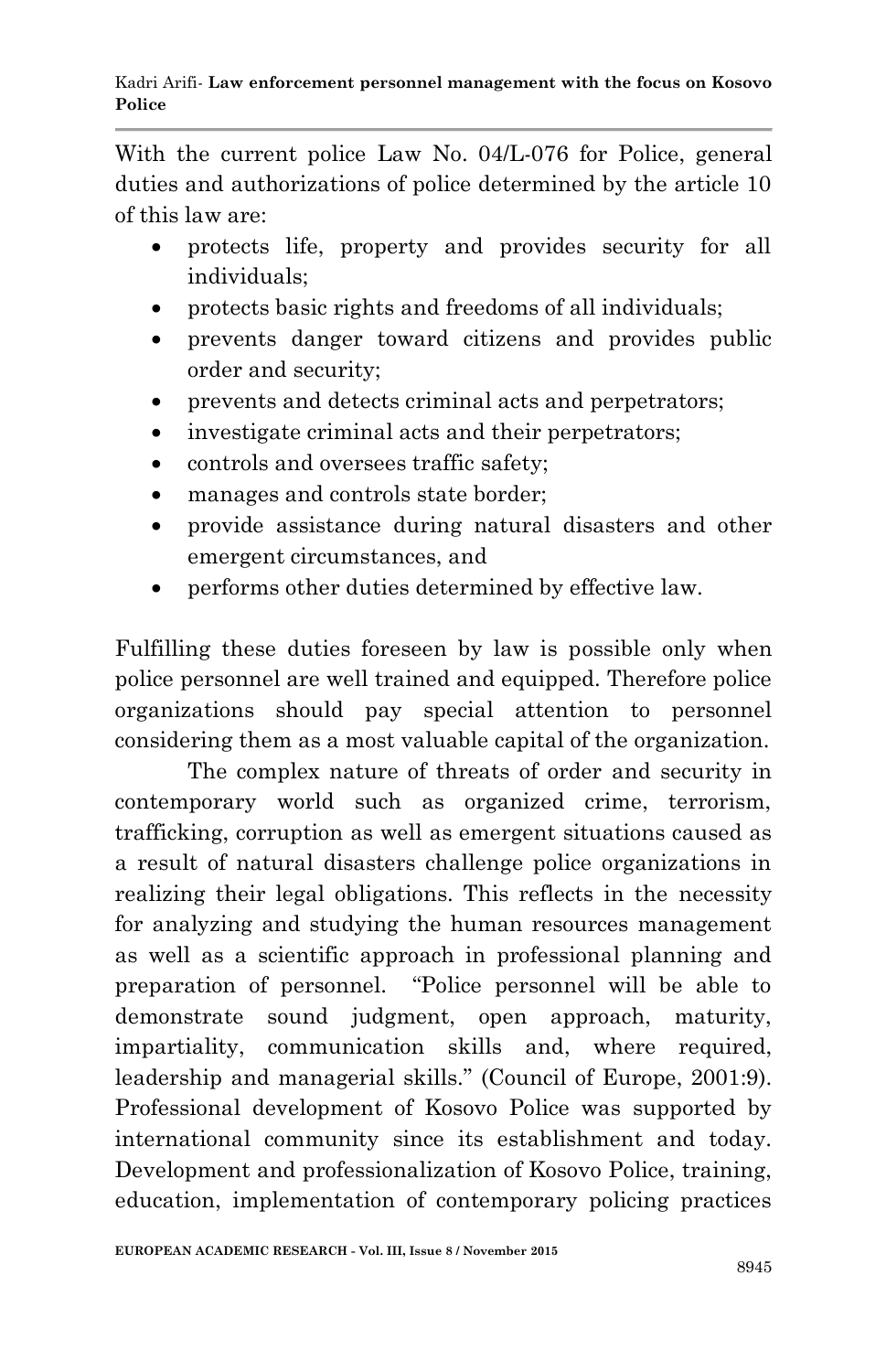and capacity building in general was supported by the presence of international missions as well as other various international organizations in Kosovo through various projects. Therefore it is fair to say that the role and importance of international presence in development of Kosovo Police is of a great one. Among them it is worth mentioning the role of UNMIK police, of Organisation for Security and Copoeration in Europe (OSCE) and the role of European Rul f Law Mission in Koosvo (EULEX).

## **HUMAN RESOURCES MANAGEMENT PROCESS IN KOSOVO POLICE**

Human Resources Management is a function within the organization about the issues related with personnel such as; planning, recruitment, employment, training, performance management, professional development, security and welfare, benefits, motivation, communication, administration and compensation. Due to these functions "there is no important thing in an organization than effectively managing people working in that organization." (Denhardt, Grubbs 2007:205).

Theoretically this issue is treated and studied in most countries depending of their specifics, mainly considering contemporary challenges, expectation of public for efficient services, economic, political, cultural, social and demographical factors, regional and global trends of integration etc.

In Kosovo this is a timely and present topic within the public administration especially in Kosovo Police as a new organization in the sense of its establishment and development and it is a topic of special importance. Kosovo Police (initially Kosovo Police Service, KPS) is established by UNMIK based on the Resolution 1244 Security Council of the UN. Principles of leadership and legal documents were in accordance with European Codex of Police Ethics.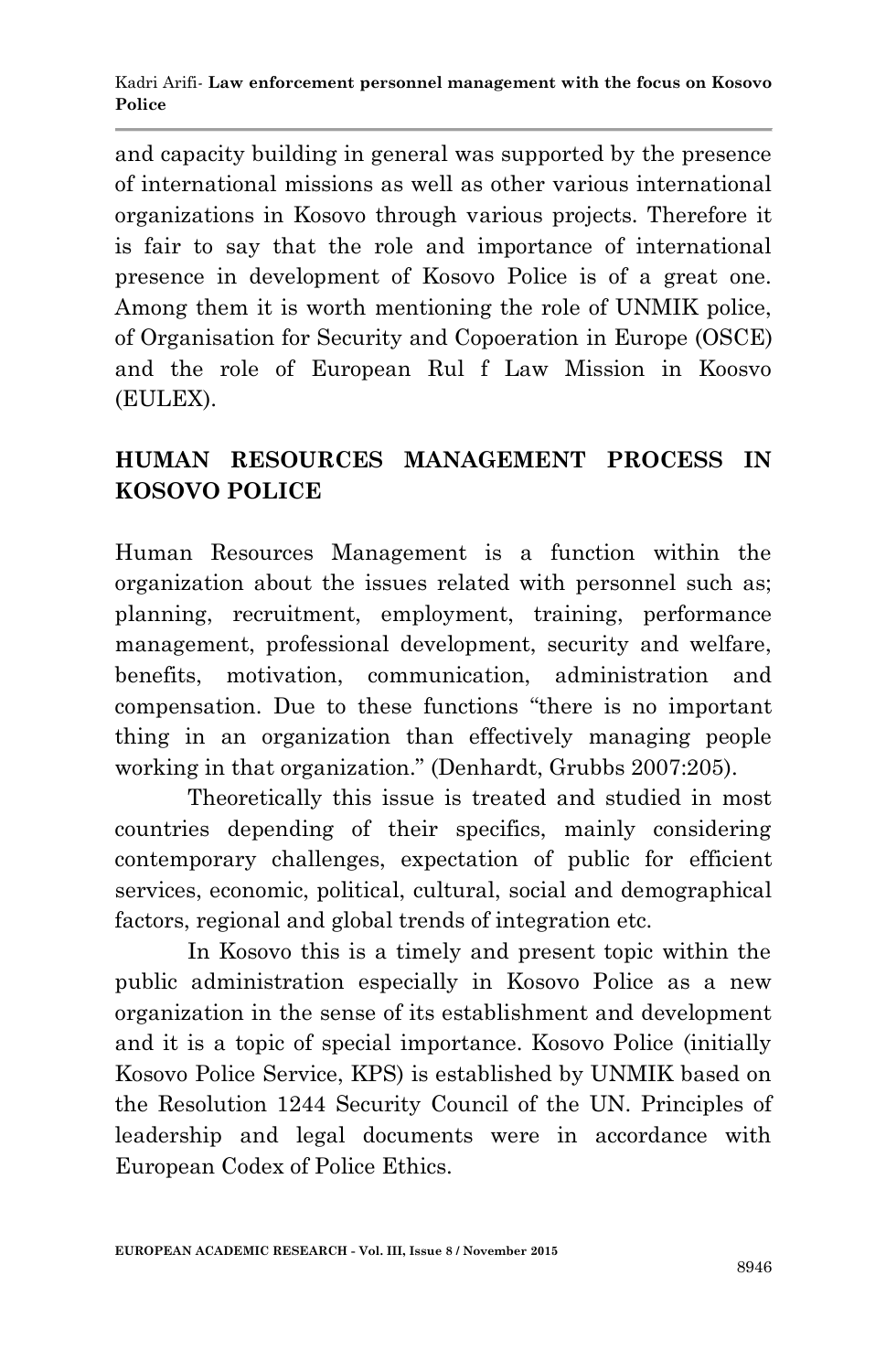Initially, Regulation no. 2005/54 on leadership frameworks and principles of Kosovo Police Service approved by Special Representative of the Secretary General (SRSG) determined the legal basis for organization, structure and functioning of Kosovo Police, while by completion of legal infrastructure in Kosovo, legal basis of Kosovo Police was completed in accordance with international law enforcement agencies criteria and principles as well.

In this regard law on police and other legal acts regulate the functioning of police and define cooperation with Ministry of Interior of Kosovo. "The Police functions under the authority of minister of Ministry of Internal Affairs and under the control and supervision of general Police Director. The Authority of Minister does not involve police operational management. General Director reports and responds directly to the minister regarding police administration and management. General Director cooperates with the minister and provides him with information and reports according to law. (Law nr.04/L-076, 2012:4).

The process of Human Resources Management in Kosovo Police was administered independently by the police and it is based upon respecting constitutional and legal norms, respecting human rights and code of ethics. Planning process is among the first functions of personnel management aiming in filling the vacant positions for the needs of organization. During the personnel planning process, resources within the organization should be analyzed, as well as outer environment based on the demographical data, number or unemployment rate, economic growth predictions, technological development, labor market and competition, applicable laws and regulations.

## **RECRUITMENT AND SELECTION**

One of the most important functions of human resources management is the process of personnel recruitment and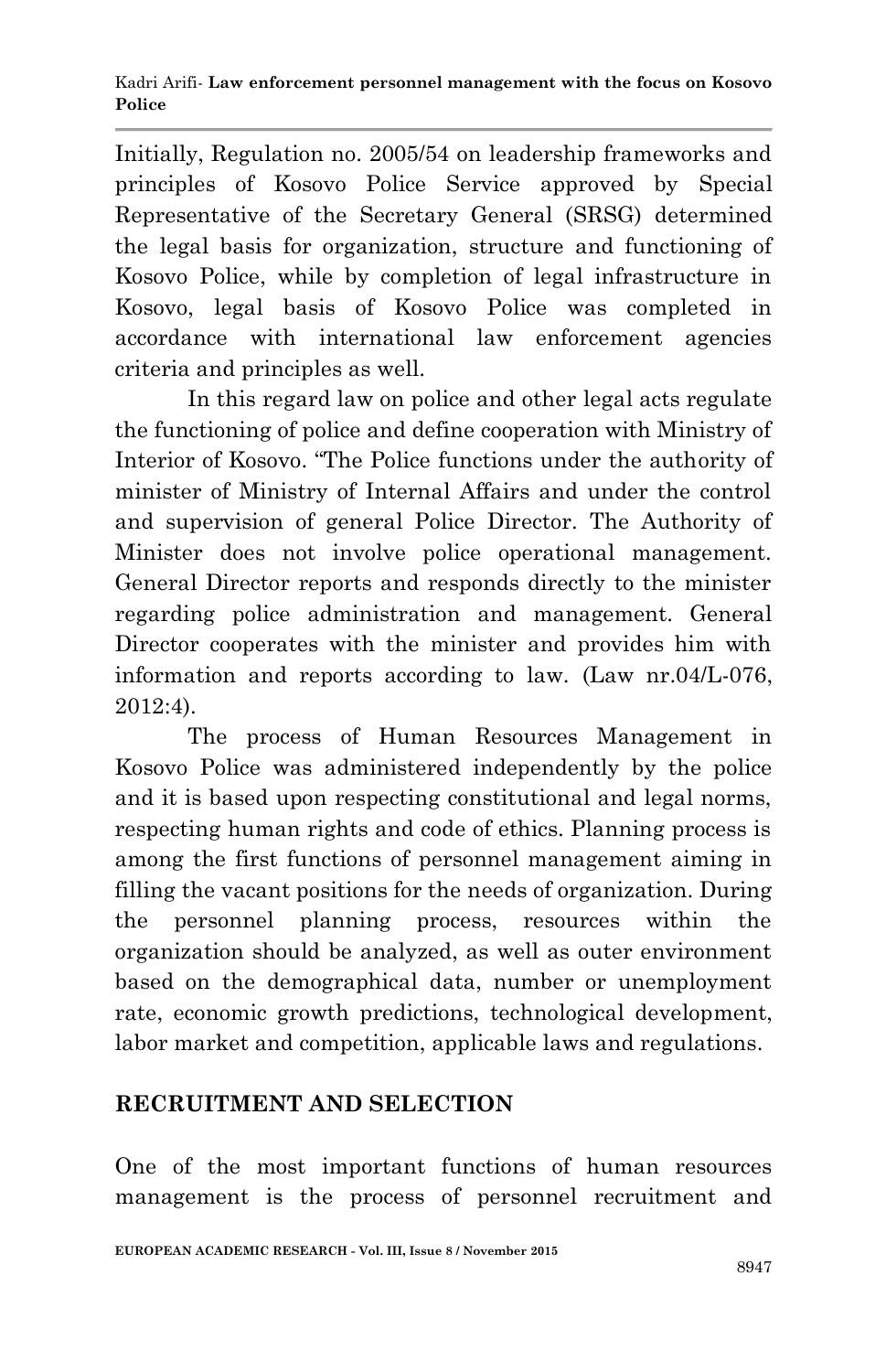selection. This is critical issue especially for Kosovo Police. Being a multiethnic police organization and functioning in a multiethnic environment it should pay permanent attention to the concept of ethnic equality, diversity, ethical values and professional integrity

The recruitment and selection process should be preceded by an analysis of work position specifics in order to decide if there will be internal or external recruitment. "Internal recruitment may have a number of potential advantages. Recruits will have already understand something about how the organization operates and socialization and learning may be significantly reduced; it will be cheaper, as expensive advertising recruitment consultancy fees are avoided; it may be able to relieve an organizational problem of too many employees in other area; and it may provide motivation to existing employees who can see new opportunities available within wider organization." (Bach, Sisson, 2000:116). Regardless if the process of recruitment is internal or external, it is necessary to have written procedures and regulations. In cases when there are no sufficient resources within the organization the external process of recruitment is applied. In Kosovo Police the right of applying for employment enjoy all citizens meeting the terms and conditions determined by the public competition, which is based in the administrative instruction and other internal acts. Employment in police is open one and same opportunities should be offered for all interested regardless their ethnicity, gender, color, religion, political view or sexual orientation on condition that they meet terms and conditions determined by announced competition. The process of testing candidates for employment in Kosovo Police is based on the international practices and applicable legislation. The process goes through several testing phases, foreseen by Article 16 Administrative Instruction no. 07/2012 On Work Relation in Kosovo Police.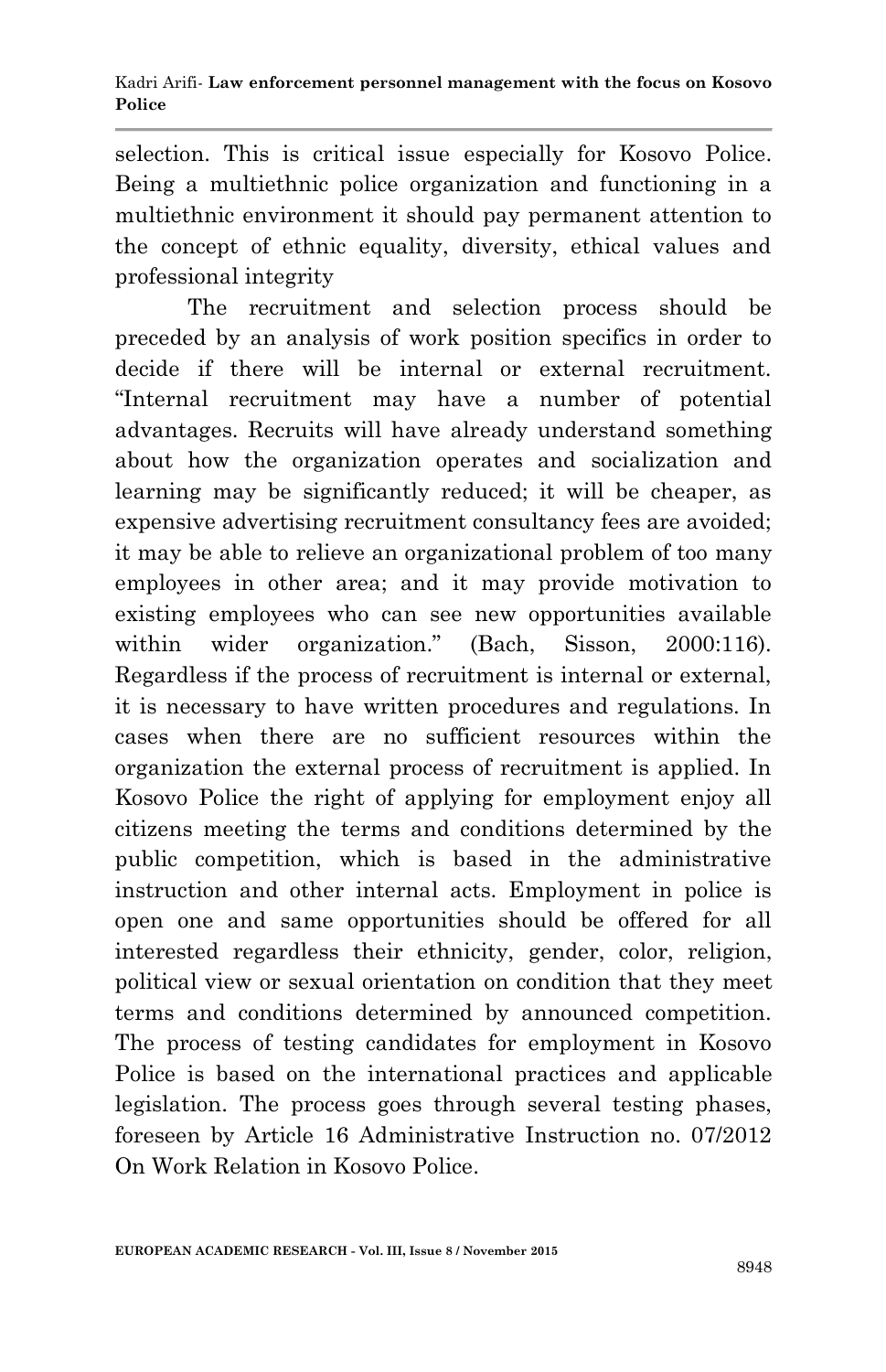The candidates that according to the announced competition meet the criteria will undergo testing procedures. Testing procedures are conducted in this order: a) Written test; b) Physical skills test; c) Interview; d) Medical examination and f) Background check.

Personnel recruitment and selection process in Kosovo Police is centralized system, meaning that all steps starting from planning the process, preparation of packages for candidate application, accepting applications, administering tests, interviews, physical and medical examination, background checks, deployment, coordination of very first duties and Administration of reports and personal dossiers are managed by the Directorate of Personnel at Police Main Head Quarter.

According to the Law no. 04/L-076 on Police, the employment is regulated by the article 44 Employment of police personnel where is stipulated that the Police of the Republic of Kosovo employs three categories of police personnel:

- 1. Police officers who give oath and are authorized to exercise and perform police duties and powers;
- 2. Civilian staff is employed to perform supporting and administrative services, but do not have authorization to exercise police powers;
- 3. Police cadets.

# **TRAINING**

"Law enforcement officers have many tools at their disposal, whether it is a flashlight, OC-spray, their verbal communication skills, or their pistol. While these tools are all necessities for any police officer, they are not just given to a police officer without first being given extensive and formalized training on how and when to use each specific tool" (Curtis, 2013:4). But along with the changes in working environment, requirements and public expectations for quality public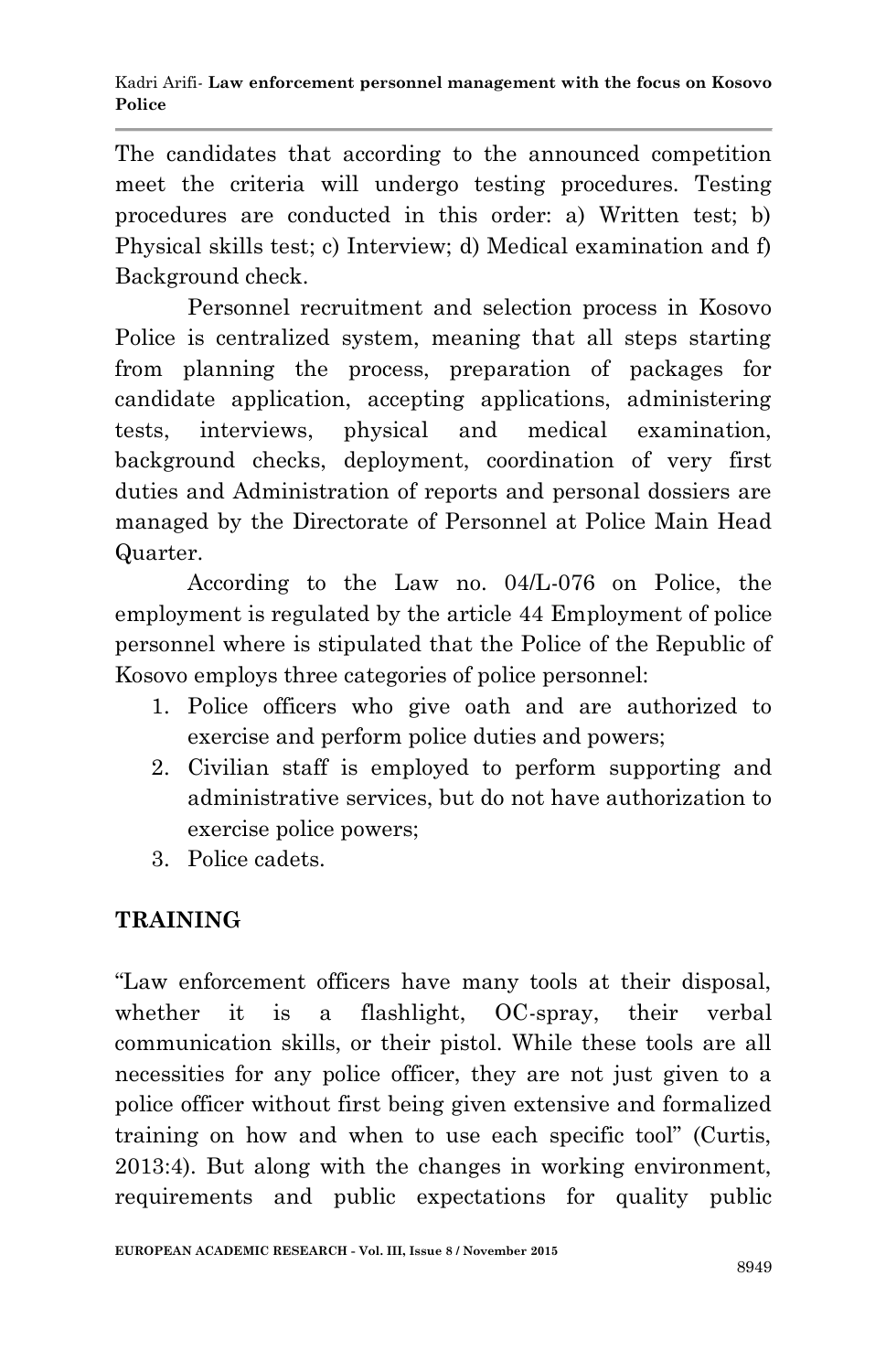#### Kadri Arifi*-* **Law enforcement personnel management with the focus on Kosovo Police**

services, methods, techniques and training programs for law enforcement officers that go beyond traditional training concepts are developed. According to Mathis and Jackson, contemporary training in organizations has evolved significantly over the past decade. Brought on by changes in the competitive environment and technology, this evolution is altering the way training is done. It has affected four areas in particular; organizational competitiveness, knowledge management, revenue and performance. (Mathis, Jackson, 2006:264).

The identification of training needs is a part of organizations' strategic planning including training plans for all levels of personnel. Trainings for supervisors and managers are very important as well because of their duties and responsibilities they have in leading the organization "Evaluation of results presupposes specific skills. Therefore much attention must be devoted to the explanation of the system and the training of those, especially line managers, who will be responsible for its success." (DCAF, 2012:178).

In law enforcement organizations respectively police organizations, the training needs analysis is defined by priorities such as crime combating, strengthening and advancement of professional standards and profiling staff in special domains of policing. In Kosovo Police trainings are organized in Basic trainings, specialized trainings and higher education. Ways and methods of training organization can be divided in various levels depending on the organizational needs but in the substantive terms "training has two important aspects: technical and discretionary. Technical aspect refers to providing officers with the information about the procedure and laws for doing the job. Discretionary aspect refer to the training officers receive about how to apply procedures and law." (Peak, Gaines, Glensor 2004:131).

A personnel training remains very important and permanent function of personnel management and should be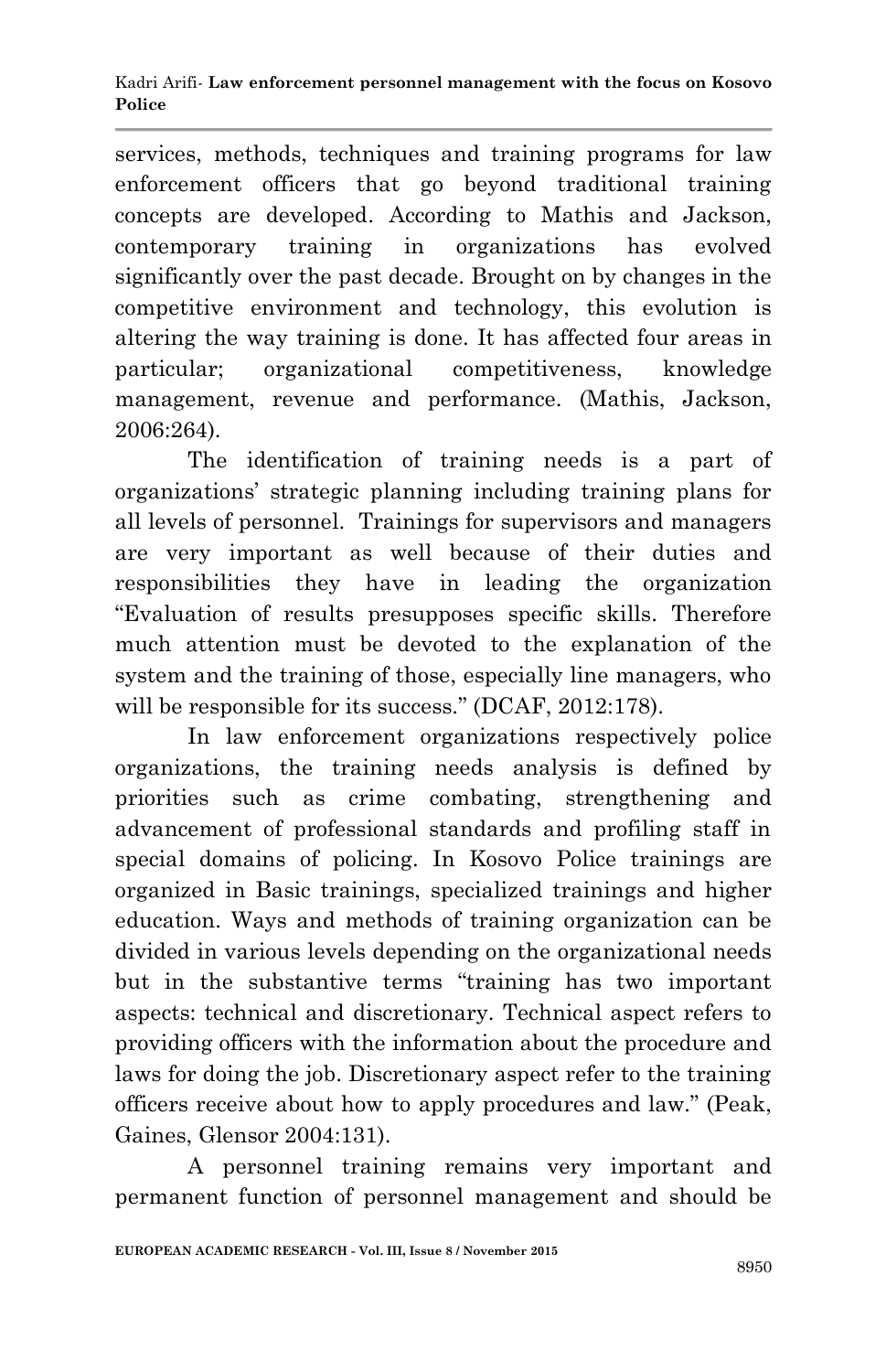adapted to the changes and requirements of the time actuality. "As organizations increasingly operate in a wide and varied set of situations, cultures, and environments, workers will likely need to be more versatile and to be able to handle a wider variety of diverse and complex tasks. In an age of rapid technological changes and globalization, individuals will be required to be in continual learning." (Martocchio, Ferris 2003:288).

### **PERFORMANCE EVALUATION**

Performance evaluation is a systematic, periodical and unbiased evaluation of an employee in his current work and its potential for any other job." Performance appraisal is used in making decisions pertaining to promotion, demotion, retention, transfer and pay. It is also employed, as a developmental guide for training needs assessment and employee feedback." (Riccucci, 2006:169).

Individuals in an organization have different skills and experiences, different approach to work, different behaviors and motivations. Therefore performance rating is very challenging task. "Many of the personal traits supervisors are called upon to evaluate cannot be measured by precise tests. One of the inherently difficult problems in the police service is that of fairly comparing persons assigned to widely different tasks." (Iannone, Iannone, 2001:269)

Performance rating in Kosovo Police is regulated by internal regulation and in standardized manner which is performed annually and is managed by the directorate of performance management and carrier development.

### **COMPENSATION**

"Administration of salaries is one of the critical components of personnel administration function" (Swanson, Territo, Teylor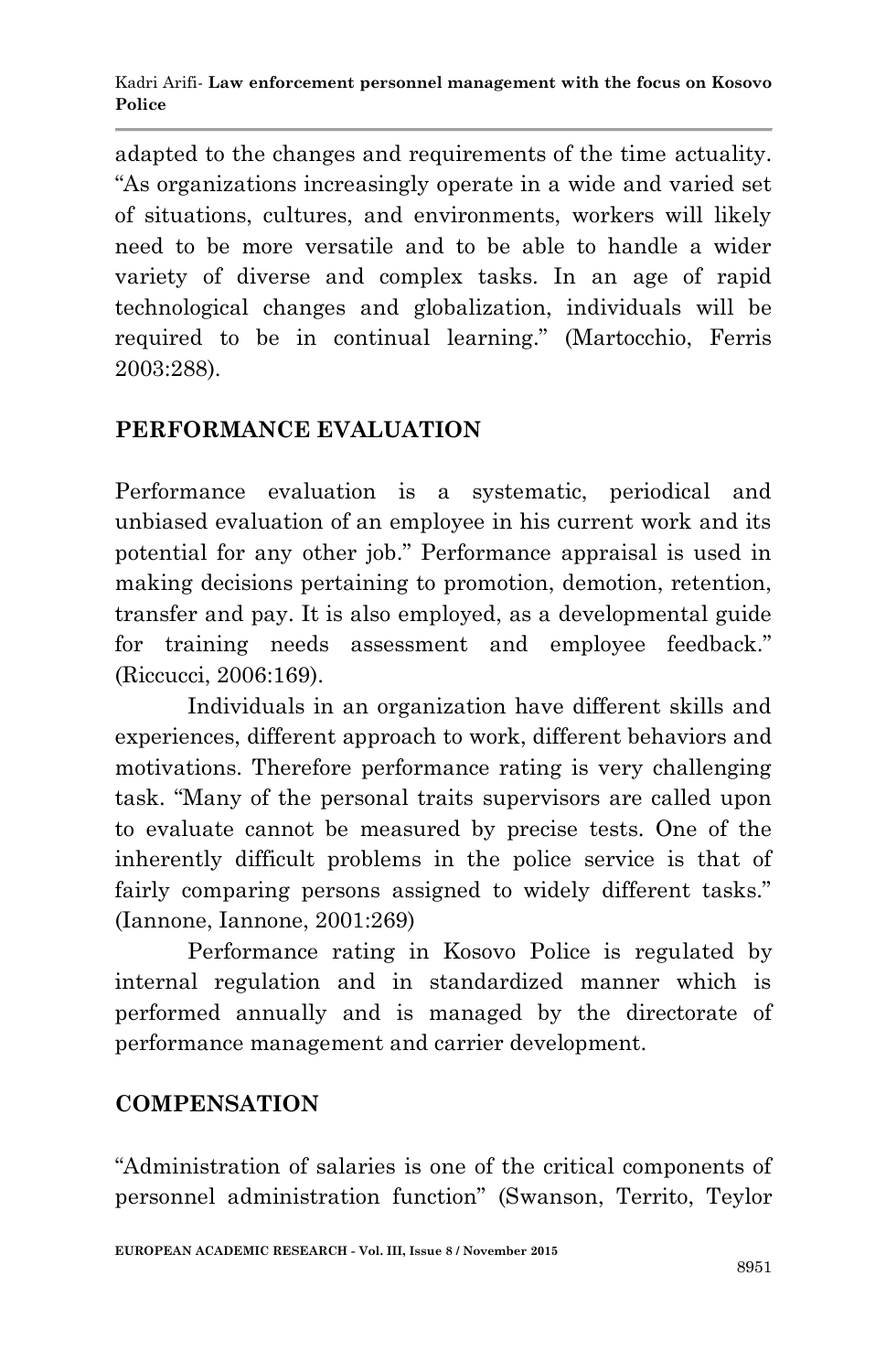#### Kadri Arifi*-* **Law enforcement personnel management with the focus on Kosovo Police**

2005:400). Therefore it is necessary to complete the legislation and other acts for employees' salaries and other benefits. Compensation of Kosovo Police employees is done based on the legislation in power. Law on Labor No. 03/L-212, Chapter VII Salaries and benefits of employees, Article 55 Salary, compensation of salary and other incomes, also, other sublegal acts stipulate the criteria for KP personnel compensation. However, police faces several challenges right in the part of compensation. Especially the indirect part of compensation, such as health insurance, life insurance, pension insurance and benefit for the level of education are not applied because of the lack of budget. According to Denhardt and Grubbs, generally speaking, salary is calculated based on the nature of work and quality of performance in the work. Salary plans in public section are difficult to build because of two, frequently contradictory ones, principles should be materialized. In one hand, in order to be fair and equal they should be well structured; and in other hand, in order to be competitive they should reflect changing political and economic conditions.(Denhardt, Grubbs 2007:221)

## **CONCLUSION**

Personnel management in law enforcement organization is becoming more challenging.

The competitive labor market, because of global integration processes and sophisticated forms of crime and corruption make proactive approach in law enforcement personnel management an imperative. Qualified personnel with high ethical values are a precondition. Therefore, strengthening the Kosovo Police through modern human resources management as a most valuable resource in an organization represents a key to continuous success in realizing its mission. The presence of international administration in Kosovo was a determinant factor in establishment and development of Kosovo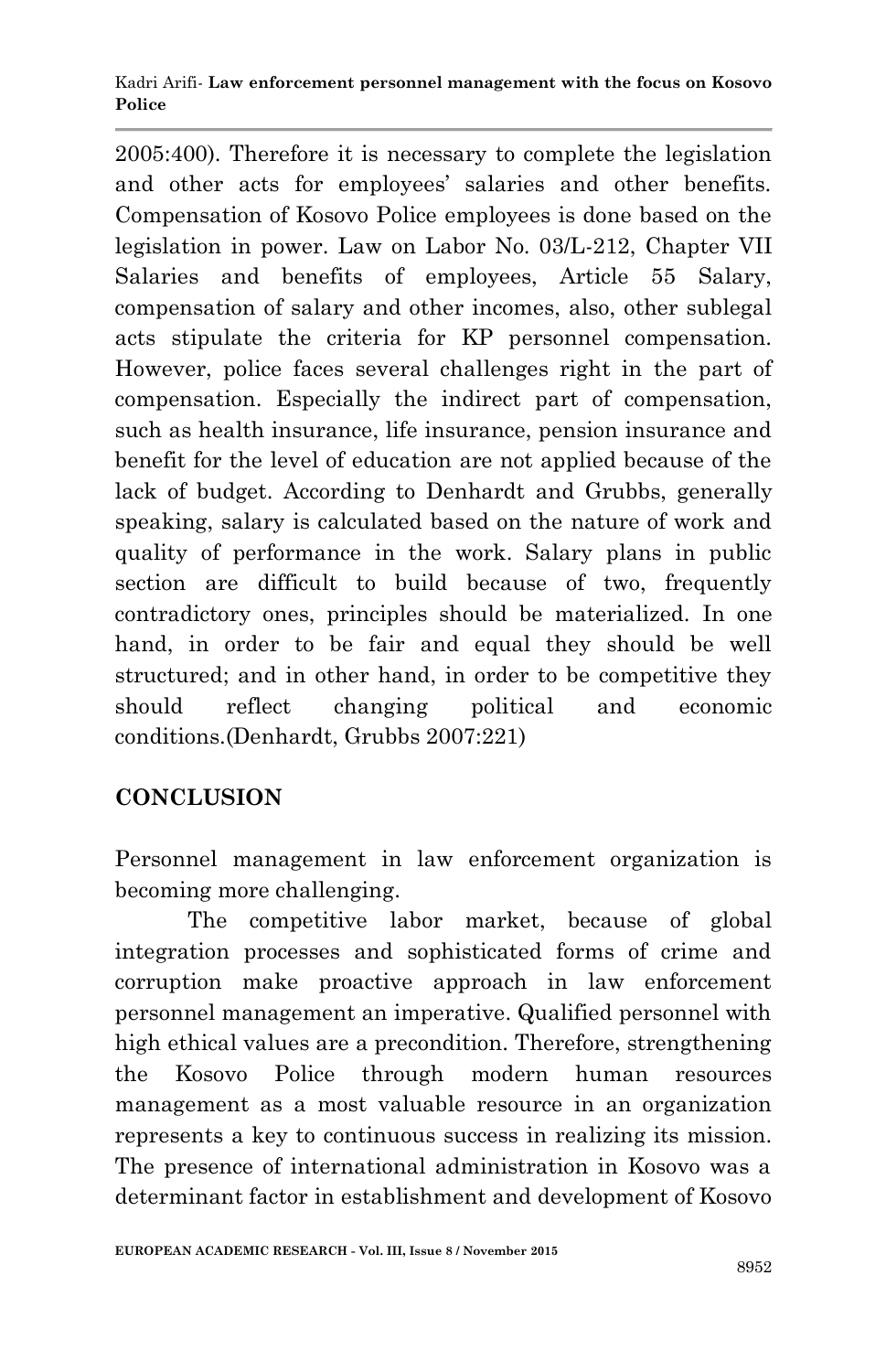Police. Despite all the achievements in personnel professional development and application of best personnel management practices, Kosovo Police faces several challenges beginning from employees' welfare, health insurance, pension insurance, life insurance and other benefits to be addressed and provide sustainable solution.

### **REFERENCES**

- 1. Bach, Stephen. Sisson, Keith. ed (2000) Personel Management; A comprehensive guide to theory and practice. Blakwell, Oxford, UK.
- 2. Curtis, Clarke. Ed (2013) INTERNATIONAL POLICE TRAINING JOURNAL, Issue 5. Police Training and Development Directorate, Lyon, France.
- 3. Council of Europe ,THE EUROPEAN CODE OF POLICE ETHICS, Recommendation Rec(2001)10 adopted by the Committee of Ministers of the Council of Europe on 19 September 2001 and explanatory memorandum, Council of Europe, Communication and Research Directorate, Strasbourg.
- 4. DCAF, (2012) Toolkit on Police Integrity, Geneva Centre for the Democratic Control of Armed Forces (DCAF), Geneva.
- 5. Denhardt, B.R dhe Grubbs, W.J.(2007) Administrimi Publik, Ufo Press, Tirana.
- 6. Law nr. 04/L-076 on Police, (2012), Prishtina.
- 7. Law No. 03/L-212 on Labor, (2010), Prishtina.
- 8. Martocchio, J.J., Ferris,R.G. Editors (2003). Research in Personnel and Human Resources Management Vol 22., Elsevier, Oxford UK.
- 9. Mathis, L.R., John H. Jackson, H.J., (2006), Human Resource Management, eleventh edition, Thomson South –Western, Mason, Ohio.